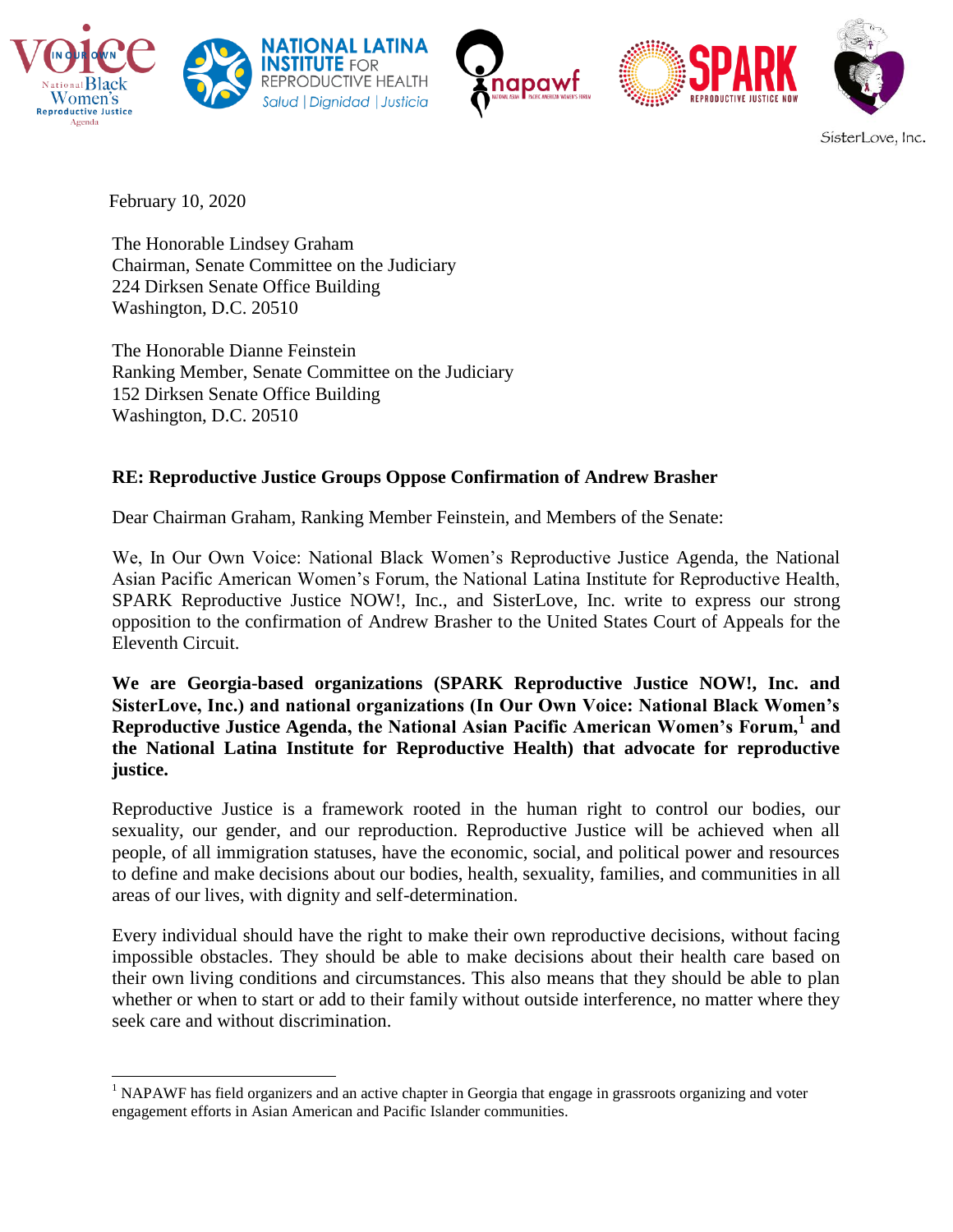Given our commitment to Reproductive Justice, we are deeply troubled by Mr. Brasher's nomination. His record shows a legal career built on opposition to issues that are fundamental to Reproductive Justice and support for laws and policies that disproportionately harm people of color. Moreover, as organizations who work to ensure voter engagement and voter protections in communities of color across the country, including in Georgia, Mr. Brasher's record of eroding the voting rights of communities of color is alarming. Mr. Brasher has dedicated his legal career to attacking the Reproductive Justice values for which our organizations fight. In light of this record, we believe he lacks the qualifications to serve with the fairness and impartiality required of a judge.

## *Attacking Voting Rights and Voter Protections for Communities of Color*

One of the most disturbing aspects of Mr. Brasher's legal career is his long standing record of attacking voting rights protections and advocating for laws that suppress the votes of Black communities and other communities of color. Voter suppression efforts disproportionately impact people of color and have historically been wielded to limit the political power of Black communities.<sup>2</sup>

Most notably, as an attorney in the Alabama Attorney General's office, Mr. Brasher filed an amicus brief in *Shelby County v. Holder* in support of gutting the Voting Rights Act (VRA), claiming that the need for the law had "faded away."<sup>3</sup> As a result of the Supreme Court's decision in that case, states with a history of voter suppression are no longer required to receive approval from the Justice Department prior to enacting changes to their voting laws.<sup>4</sup> Mr. Brasher also defended Alabama's felon anti-voter law,<sup>5</sup> which disenfranchised 286,000 voters, the majority of whom were Black.<sup>6</sup> Additionally, Mr. Brasher authored an amicus brief on behalf of Alabama and other states in support of an Arizona law that required voters to show proof of citizenship before voting,<sup>7</sup> a law which the Supreme Court later held was unconstitutional.<sup>8</sup>

Although Mr. Brasher has claimed that voter protections are no longer necessary, our organizations know that this is far from the truth. The *Shelby County* decision led to the passage of Alabama's strict voter ID law, which was enacted despite evidence that it would disproportionately limit the right of Black communities to vote.<sup>9</sup>

Moreover, because several of our organizations work to ensure voter engagement and protection specifically in Georgia, we understand firsthand the importance of having federal judges in the

6 Connor Sheets, *Too poor to vote: How Alabama's 'new poll tax' bars thousands of people from voting* (Oct. 04, 2017), [https://www.al.com/news/2017/10/too\\_poor\\_to\\_vote\\_how\\_alabamas.html.](https://www.al.com/news/2017/10/too_poor_to_vote_how_alabamas.html)

<sup>2</sup> Theodore R. Johnson and Max Feldman, *The New Voter Suppression*, Brennan Center for Justice (Jan. 16, 2020)[,](https://www.brennancenter.org/our-work/research-reports/new-voter-suppression) [https://www.brennancenter.org/our-work/research-reports/new-voter-suppression.](https://www.brennancenter.org/our-work/research-reports/new-voter-suppression)

<sup>3</sup> Brief of Alabama as Amicus Curiae, *Shelby County v. Holder*, 570 U.S. 529 (2013).

<sup>4</sup> *Shelby County v. Holder*, 570 U.S. 529 (2013).

<sup>5</sup> *Thompson v. Alabama*, 293 F. Supp. 3d 1313 (M.D. Ala. 2017).

<sup>7</sup> Brief of Alabama, Georgia, Kansas, Michigan, Oklahoma, and Texas as Amici Curiae, *Arizona v. The Inter Tribal Council of Arizona*, 570 U.S. 1 (2013).

<sup>8</sup> *Arizona v. The Inter Tribal Council of Arizona* 570 U.S. 1 (2013).

<sup>9</sup> Myrna Pérez and Vishal Agraharkar, *If Section 5 Falls: New Voting Implications*, Brennan Center for Justice and Analysis[,](https://www.brennancenter.org/sites/default/files/2019-08/Report_Section_5_New_Voting_Implications.pdf) [https://www.brennancenter.org/sites/default/files/2019-](https://www.brennancenter.org/sites/default/files/2019-08/Report_Section_5_New_Voting_Implications.pdf) 08/Report Section 5 New Voting Implications.pdf.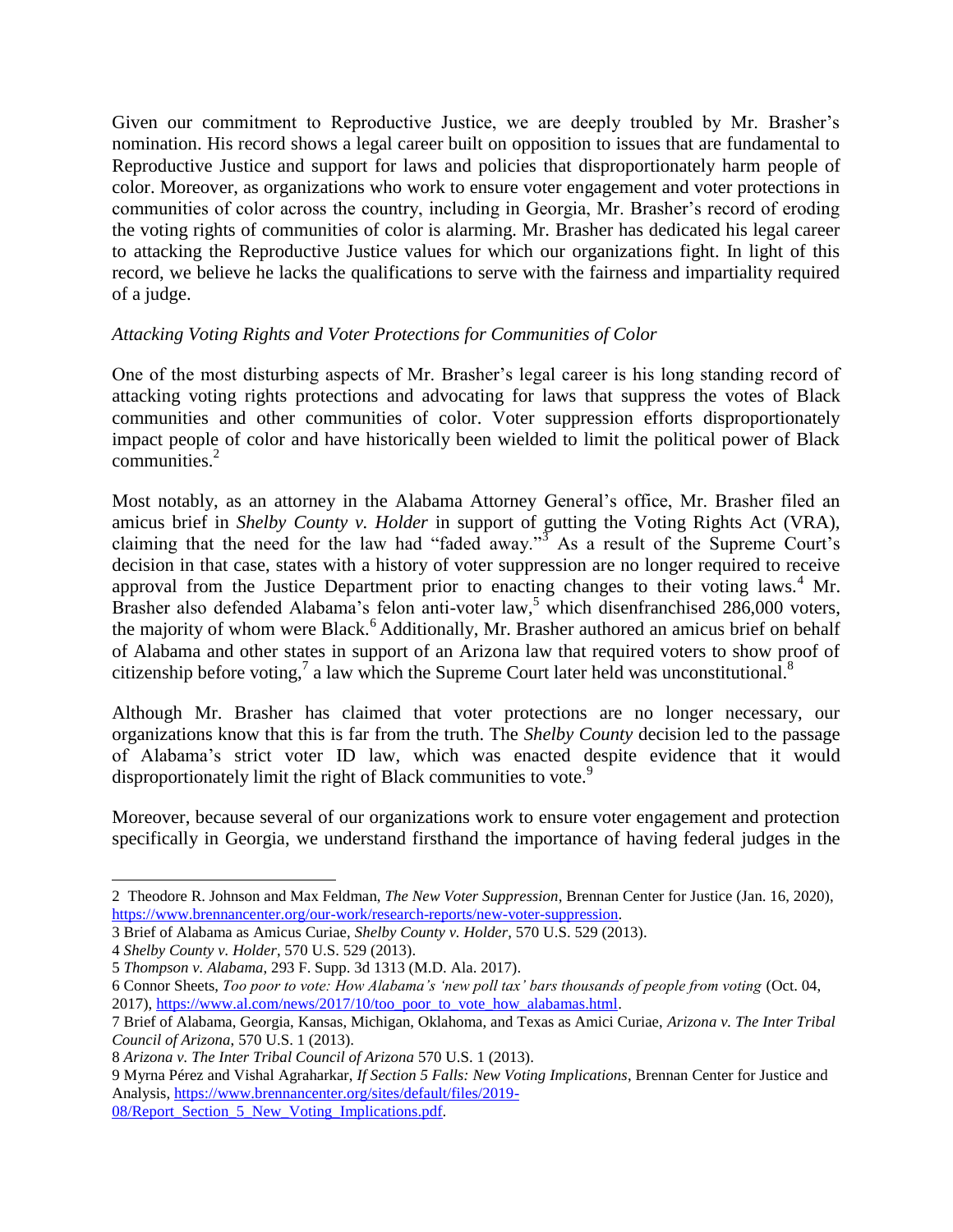Eleventh Circuit that will ensure that communities of color can exercise their right to vote. Georgia has a troubling history of voter suppression, particularly the suppression of Black voters. For instance, in 2018, Georgia's "exact match" voter registration verification system led to over 53,000 voter registration statuses being placed on "hold."<sup>10</sup> Nearly 70% of these registrations were for Black voters, while African Americans make up  $32\%$  of Georgia's population.<sup>11</sup>

In the same election, voters in Gwinnett County, Georgia's second largest county, experienced high rates of denials of absentee ballots, largely correlated with racial disparities—absentee ballots filed by Asian Americans were rejected at a rate of 14.8%, 8% for those filed by Black voters, and 4.3% for those filed by Latinx voters, in comparison to 2.5% for White voters.<sup>12</sup> Voting rights and protections are critical for communities of color to be able to make decisions about our lives, families, and communities. Voting rights are a reproductive justice issue, and Mr. Brasher's record shows that he will not uphold this vital right that communities of color have fought for.

## *Undermining Reproductive Rights and Health Care Access*

Mr. Brasher's record of undermining reproductive rights and health care access is also disturbing. In addition to making statements directly hostile to the holdings in *Roe v. Wade*, <sup>13</sup> Mr. Brasher has defended laws that place unnecessary burdens on abortion providers with the intention of leading to clinic closure,  $^{14}$  argued for employer exemptions from the Affordable Care Act's contraception mandate,<sup>15</sup> and defended laws that criminalize a common method of administering abortions.<sup>16</sup> Mr. Brasher's work has led to increased barriers to accessing abortion care and birth control. These barriers are disproportionately harmful towards people of color, who already face numerous barriers to accessing reproductive health care, including financial barriers, due to historical and ongoing racism and structural inequities.

As advocates for reproductive justice, we are deeply troubled by Mr. Brasher's work to undermine reproductive agency. People of color, historically and presently, have faced reproductive oppression through policies, laws, and structures that have limited their ability to make their own reproductive decisions. Given this historical and ongoing oppression, it is critical to our communities that our courts uphold our most basic and fundamental rights.

## *Supporting the Targeting of Immigrant Communities*

We are also concerned by Mr. Brasher's record on immigrant rights. On behalf of Alabama, Mr. Brasher signed a brief urging the Supreme Court to review the Eleventh Circuit's decision to

<sup>10</sup> The Associated Press, *Georgia Gubernatorial candidate Brian Kemp sued over voter registrations* (Oct. 12, 2018), [https://apnews.com/afs:Content:2340770331.](https://apnews.com/afs:Content:2340770331)

<sup>11</sup> *Id*.

<sup>12</sup> Brentin Mock, *Where Voter Suppression Hits Hardest in Georgia*, City Lab (Oct. 18, 2018)[,](https://www.citylab.com/equity/2018/10/where-voters-color-are-suppressed-hardest-georgia/573367/) [https://www.citylab.com/equity/2018/10/where-voters-color-are-suppressed-hardest-georgia/573367/.](https://www.citylab.com/equity/2018/10/where-voters-color-are-suppressed-hardest-georgia/573367/)

<sup>13</sup> Brandon Moseley, *Lawmakers Address Pro-Life Rally*, Alabama Political Reporter (Feb. 26, 2014), [https://www.alreporter.com/2014/02/26/lawmakers-addresses-pro-life-rally/.](https://www.alreporter.com/2014/02/26/lawmakers-addresses-pro-life-rally/)

<sup>14</sup> *Planned Parenthood of Southeast v. Bentley*, 951 F. Supp. 2d 1280 (M.D. Ala. 2013).

<sup>15</sup> *Eternal World Television Network v. Burwell*, 26 F. Supp. 3d. 1228 (S.D. Ala. 2014).

<sup>16</sup> *West Alabama Women's Center v. Miller*, 217 F. Supp. 3d. 1313 (M.D. Ala. 2016).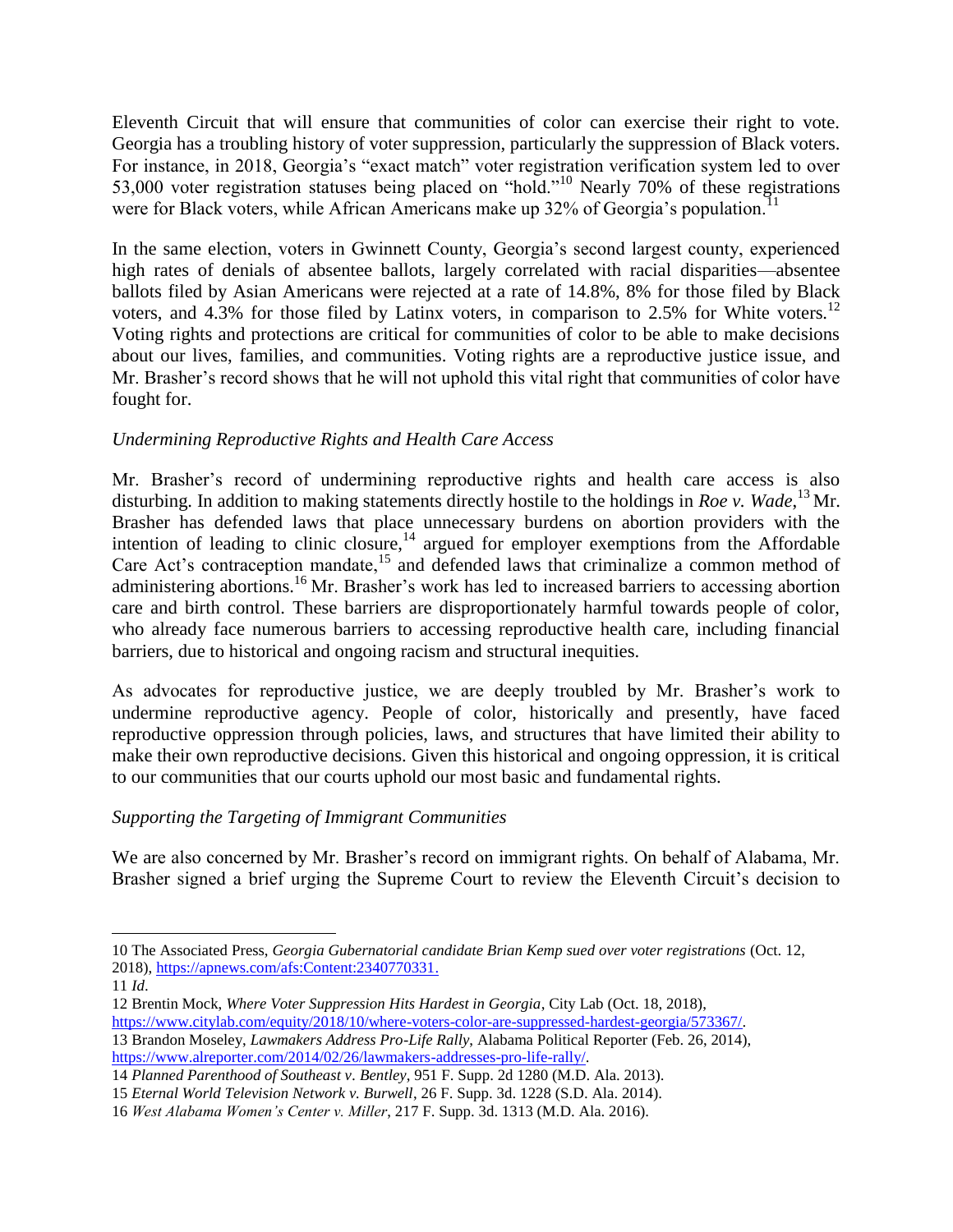strike down an Alabama law targeting immigrant communities.<sup>17</sup> The law required that police detain any person who was stopped by police for any reason and could not produce proof of legal presence in the United States, required public schools to determine students' citizenship status, and criminalized undocumented immigrants for seeking work.<sup>18</sup>

As advocates for reproductive justice, we recognize that immigrant justice is integral to achieving reproductive justice. Anti-immigrant laws that advance racial profiling and place huge barriers on immigrants accessing resources to meet basic needs, such as housing and education, threaten the safety and stability of immigrant communities. Such laws are directly contrary to the reproductive justice principle that all people regardless of immigration status have the right to live and nurture their families in safe and healthy environments.

### *Opposing Economic Justice*

In an amicus brief on behalf of Alabama and Georgia, Mr. Brasher also argued in support of a Florida law that required individuals receiving Temporary Assistance for Needy Families (TANF) to pay for their own mandated drug tests.<sup>19</sup> The majority of people who received TANF in Florida were people of color.<sup>20</sup> The law, which was ultimately found to be unconstitutional, effectively imposed a fee on people deemed to qualify for public benefits due to their inability to meet their family's basic needs. Mr. Brasher's advocacy for such a dehumanizing and offensive law that directly harms communities of color and communities with low incomes further demonstrates that he is unfit to serve as a judge on one of our nation's highest courts.

\* \* \*

For people of color, threats to voting rights, reproductive rights, immigrant rights, and economic justice are threats to our bodily autonomy and undermine our ability to make decisions about our own lives and families. People of color rely on the protections enforced by courts, yet Mr. Brasher has repeatedly demonstrated a career-long commitment to rolling back the rights that determine our health, freedom, and well-being. As a judge in the Eleventh Circuit, Mr. Brasher will have the power to decide many cases involving critical legal protections for groups and civil rights he has long worked against. We cannot support a nominee who will disregard the daily realities and needs of communities of color. For the foregoing reasons, we urge you to strongly oppose the confirmation of Andrew Brasher to the U.S. Court of Appeals for the Eleventh Circuit.

Sincerely,

18 American Civil Liberties Union, *Analysis of HB 56,"Alabama Taxpayer and Citizen Protection Act*,*["](https://www.aclu.org/other/analysis-hb-56-alabama-taxpayer-and-citizen-protection-act)* [https://www.aclu.org/other/analysis-hb-56-alabama-taxpayer-and-citizen-protection-act.](https://www.aclu.org/other/analysis-hb-56-alabama-taxpayer-and-citizen-protection-act)

[https://www.acf.hhs.gov/sites/default/files/ofa/tanf\\_characteristics\\_fy2014.pdf.](https://www.acf.hhs.gov/sites/default/files/ofa/tanf_characteristics_fy2014.pdf)

<sup>17</sup> *U.S. v. Alabama*, 691 F.3d 1269 (11th Cir. 2012), cert. denied, 2013 WL 1802127 (U.S. Jan. 15, 2013) (No. 12- 884).

<sup>19</sup> Brief for the States of Alabama and Georgia as Amicus Curiae, *Lebron v. Florida Dept. of Children and Families*, 772 F.3d 1352 (11th Cir. 2014).

<sup>20</sup> Dept. of Health and Human Services, Administration for Children and Families, *Characteristics and Financial Circumstances of TANF Recipients Fiscal Year 2014*[,](https://www.acf.hhs.gov/sites/default/files/ofa/tanf_characteristics_fy2014.pdf)